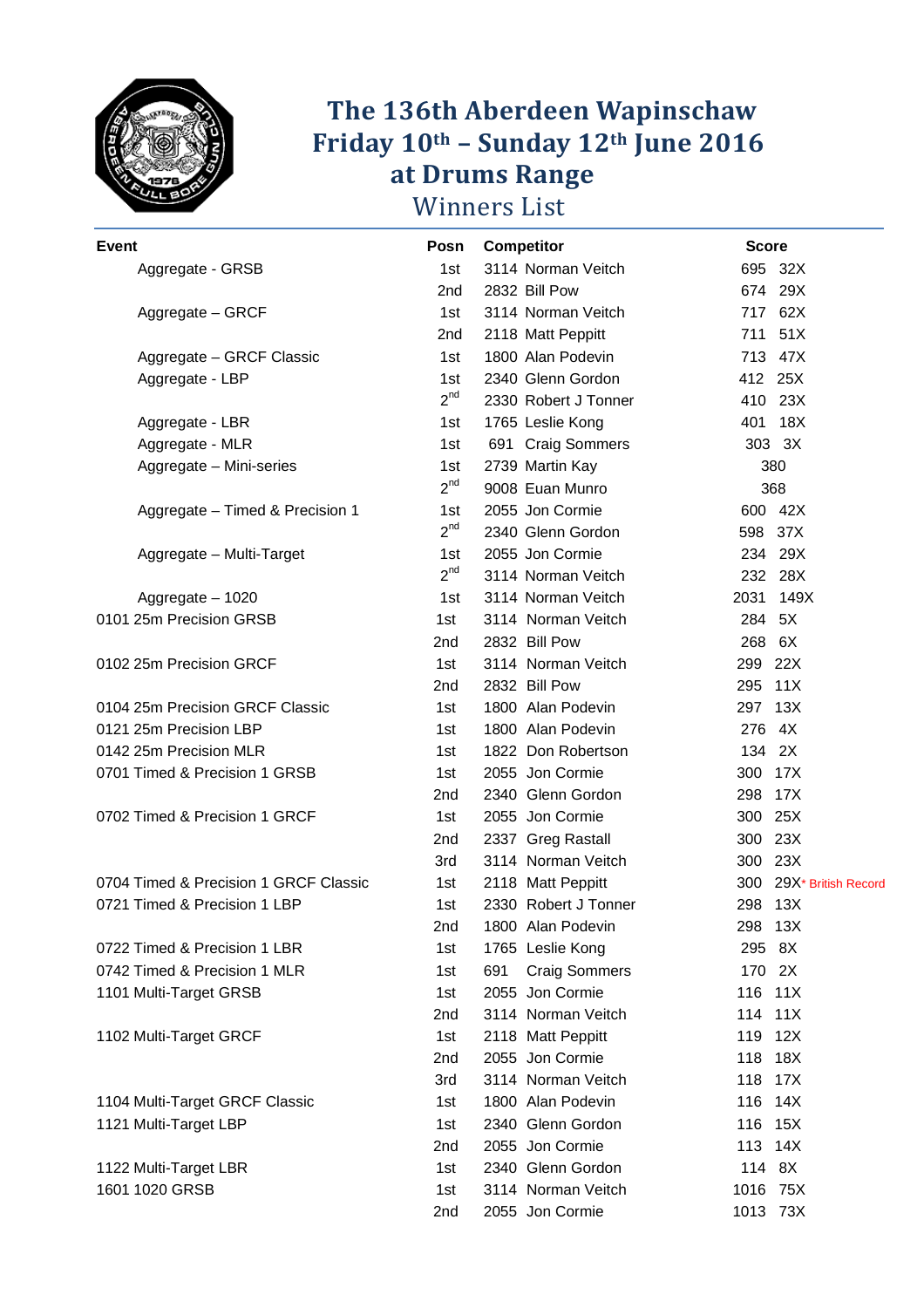| 1602 1020 GRCF                            | 1st             | 987 | <b>Charles Bestwick</b> | 1018 65X   |
|-------------------------------------------|-----------------|-----|-------------------------|------------|
|                                           | $2^{nd}$ =      |     | 2337 Greg Rastall       | 1015 76X   |
|                                           | $2^{nd}$ =      |     | 2194 Graeme Dodds       | 1015 76X   |
| 1604 1020 GRCF Classic                    | 1st.            |     | 1800 Alan Podevin       | 1016 62X   |
| 1621 1020 LBP                             | 1st             |     | 2340 Glenn Gordon       | 1012 54X   |
| 1622 1020 LBR                             | 1st             |     | 1765 Leslie Kong        | 992 38X    |
| 3601 25M Mini-Methuen GRSB                | 1st             |     | 2739 Martin Kay         | 195        |
|                                           | 2 <sub>nd</sub> |     | 1100 Lara Bestwick      | 180        |
| 3701 25M Mini-F-Class GRSB                | 1st             | 987 | <b>Charles Bestwick</b> | 195        |
|                                           | 2 <sub>nd</sub> |     | 9008 Euan Munro         | 190        |
| 5137 100M Muzzle-loading Rifle-Small bore | 1st             |     | 1100 Lara Bestwick      | 90 0X      |
| 5147 100M Muzzle-loading Rifle-Large Bore | 1st             |     | 9008 Euan Munro         | - 0X<br>80 |
| 5187 100M Black Powder Cartridge Rifle    | 1st             |     | 2743 David Whyte        | 96 2X      |
|                                           |                 |     |                         |            |

## Full Results

## **Aggregate - GRSB Aggregate of T+P1, Multi-Target and Precision GRSB**

|   |                   |                         | $T+P1$       |    | <b>Multi-Tat</b><br><b>Precision</b> |    |              | Total |              |    |
|---|-------------------|-------------------------|--------------|----|--------------------------------------|----|--------------|-------|--------------|----|
|   | <b>Competitor</b> |                         | <b>Score</b> | X  | <b>Score</b>                         | x  | <b>Score</b> |       | <b>Score</b> | X  |
|   | 3114              | Norman Veitch           | 297          | 16 | 114                                  | 11 | 284          | 5     | 695          | 32 |
| 2 | 2832              | <b>Bill Pow</b>         | 292          | 13 | 114                                  | 10 | 268          | 6     | 674          | 29 |
| 3 | 987               | <b>Charles Bestwick</b> | 297          | 9  | 113                                  | 12 | 258          | 1     | 668          | 22 |
| 4 | 2742              | Mike Hibbard            | 296          | 14 | 105                                  | 5  | 252          | 1     | 653          | 20 |
| 5 | 553               | <b>Colin Oswald</b>     | 283          | 4  | 98                                   | 3  | 248          | 3     | 629          | 10 |
| 6 | 777               | Alan Warner             | 279          | 7  | 95                                   |    | 246          | 0     | 620          | 8  |
|   | 1822              | Don Robertson           | 279          | 4  | 75                                   | 0  | 259          | 5     | 613          | 9  |
| 8 | 3216              | Ed Low                  | 268          | 8  | 88                                   |    | 226          | 0     | 582          | 9  |
| 9 | 9001              | Fiona Dove (SA)         | 233          | 0  | 75                                   |    | 205          |       | 513          | 2  |

### **Aggregate - GRCF**

#### **Aggregate of T+P1, Multi-Target and Precision GRCF**

|    |                   |                         |              | T+P 1 |         | <b>Multi-Tat</b><br><b>Precision</b> |              |    | Total        |    |
|----|-------------------|-------------------------|--------------|-------|---------|--------------------------------------|--------------|----|--------------|----|
|    | <b>Competitor</b> |                         | <b>Score</b> | X     | Score X |                                      | <b>Score</b> | X  | <b>Score</b> | X  |
|    | 3114              | Norman Veitch           | 300          | 23    | 118     | 17                                   | 299          | 22 | 717          | 62 |
| 2  | 2118              | Matt Peppitt            | 299          | 21    | 119     | 12                                   | 293          | 18 | 711          | 51 |
| 3  | 2832              | <b>Bill Pow</b>         | 300          | 20    | 116     | 15                                   | 295          | 11 | 711          | 46 |
| 4  | 1800              | Alan Podevin            | 299          | 19    | 116     | 13                                   | 293          | 15 | 708          | 47 |
| 5  | 987               | <b>Charles Bestwick</b> | 300          | 14    | 114     | 14                                   | 293          | 15 | 707          | 43 |
| 6  | 777               | Alan Warner             | 298          | 14    | 109     | 9                                    | 288          | 10 | 695          | 33 |
|    | 3216              | Ed Low                  | 295          | 14    | 111     | 7                                    | 284          | 12 | 690          | 33 |
| 8  | 553               | Colin Oswald            | 295          | 14    | 104     | 6                                    | 291          | 10 | 690          | 30 |
| 9  | 2742              | Mike Hibbard            | 299          | 20    | 111     | 13                                   | 279          | 7  | 689          | 40 |
| 10 | 1822              | Don Robertson           | 277          | 3     | 104     | 6                                    | 248          | 2  | 629          | 11 |

## **Aggregate - GRCF Classic Aggregate of T+P1, Multi-Target and Precision GRCF Classic**

|   |                   |                         | T+P 1 |    | <b>Multi-Tat</b> |    | <b>Precision</b> |    | <b>Total</b> |    |
|---|-------------------|-------------------------|-------|----|------------------|----|------------------|----|--------------|----|
|   | <b>Competitor</b> |                         | Score |    | Score X          |    | <b>Score</b>     |    | <b>Score</b> | Х  |
|   | 1800              | Alan Podevin            | 300   | 20 | 116              | 14 | 297              | 13 | 713          | 47 |
| 2 | 2118              | Matt Peppitt            | 300   | 29 | 112              | 12 | 295              | 18 | 707          | 59 |
| 3 | 1765              | Leslie Kong             | 299   | 15 | 110              | 10 | 285              | 5  | 694          | 30 |
| 4 | 987               | <b>Charles Bestwick</b> | 299   | 11 | 106              | 10 | 289              |    | 694          | 28 |
| 5 | 3216              | Ed Low                  | 293   | 10 | 103              | 5  | 275              | 5  | 671          | 20 |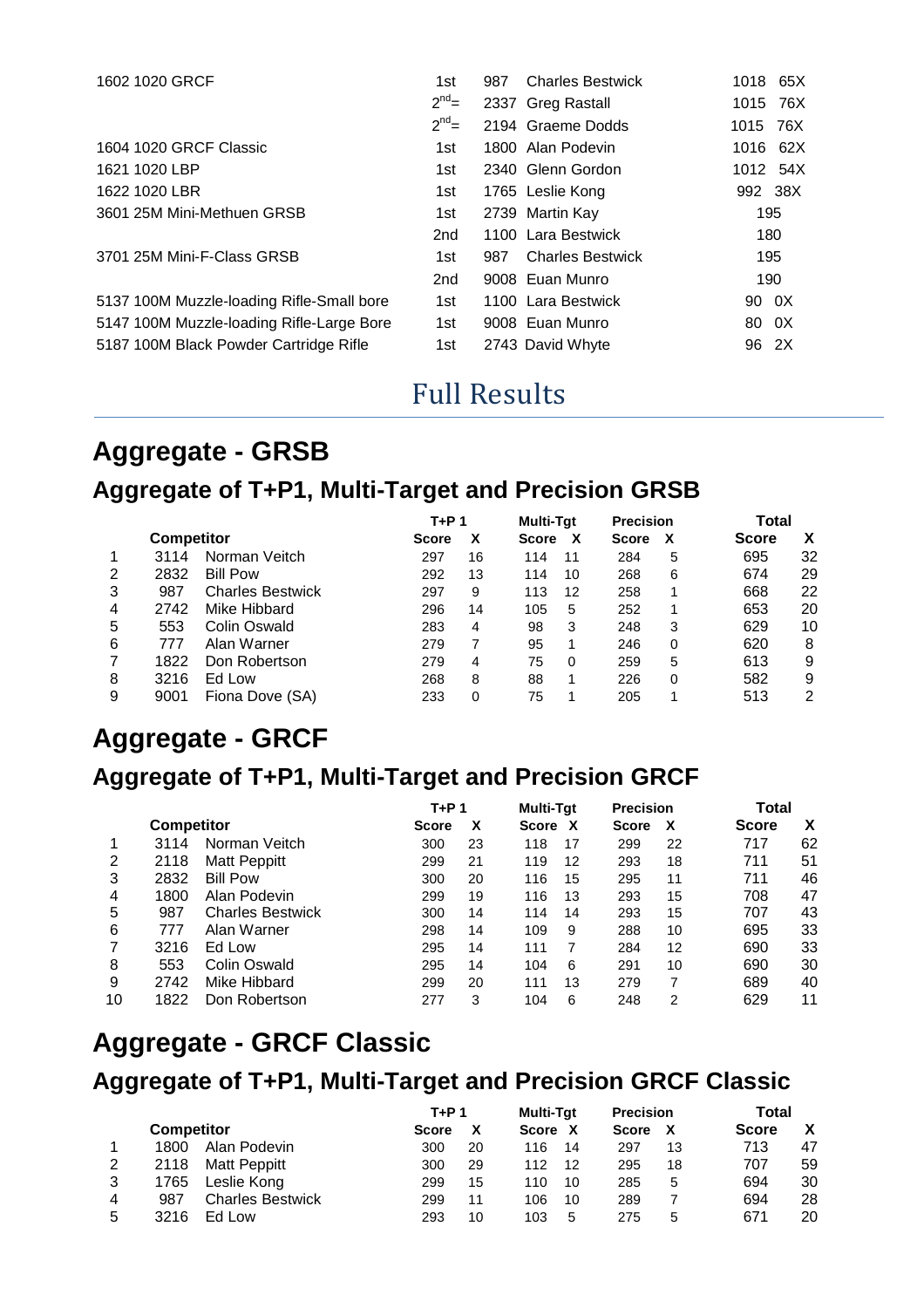### **Aggregate - LBP**

### **Aggregate of T+P1 and Multi-Target LBP**

|   |                   |                     | $T+P1$       |    | <b>Multi-Tat</b> | Total             |  |
|---|-------------------|---------------------|--------------|----|------------------|-------------------|--|
|   | <b>Competitor</b> |                     | <b>Score</b> | x  | Score X          | x<br><b>Score</b> |  |
|   | 2340              | Glenn Gordon        | 296          | 10 | 116<br>15        | 412<br>25         |  |
| 2 | 2330              | Robert J Tonner     | 298          | 13 | 112<br>10        | 23<br>410         |  |
| 3 | 2055              | Jon Cormie          | 296          | 16 | 113<br>14        | 409<br>30         |  |
| 4 | 1800              | Alan Podevin        | 298          | 13 | 106<br>6         | 19<br>404         |  |
| 5 | 1765              | Leslie Kong         | 297          |    | 103<br>4         | 11<br>400         |  |
| 6 | 2337              | <b>Greg Rastall</b> | 295          | 18 | 104<br>10        | 399<br>28         |  |
|   | 2194              | Graeme Dodds        | 294          | 5  | 98<br>8          | 392<br>13         |  |
| 8 | 1100              | Lara Bestwick       | 290          | 6  | 97<br>4          | 387<br>10         |  |
| 9 | 3216              | Ed Low              | 269          | 2  | 76<br>2          | 345<br>4          |  |

## **Aggregate - LBR**

### **Aggregate of T+P1 and Multi-Target LBR**

|   |                   |                         | T+P 1 |    | Multi-Tat | Total        |    |
|---|-------------------|-------------------------|-------|----|-----------|--------------|----|
|   | <b>Competitor</b> |                         | Score |    | Score X   | <b>Score</b> |    |
|   | 1765              | Leslie Kong             | 295   | 8  | 106<br>10 | 401          | 18 |
| 2 | 987               | <b>Charles Bestwick</b> | 293   | 13 | 104<br>-8 | 397          | 21 |
| 3 | 2194              | Graeme Dodds            | 285   | 3  | 106       | 391          | 10 |
| 4 | 2340              | Glenn Gordon            | 273   | 6  | 114<br>-8 | 387          | 14 |
| 5 | 3216              | Ed Low                  | 265   |    | 73        | 338          | 8  |

### **Aggregate - MLR**

#### **Aggregate of T+P1 and Precision MLR**

|   |                   |                         | T+P 1        |   | <b>Precision</b> |    | Total        |   |
|---|-------------------|-------------------------|--------------|---|------------------|----|--------------|---|
|   | <b>Competitor</b> |                         | <b>Score</b> |   | Score X          |    | <b>Score</b> |   |
|   | 691               | <b>Craig Sommers</b>    | 170          | 2 | 133              |    | 303          | 3 |
| 2 | 987               | <b>Charles Bestwick</b> | 168          |   | 130              | -3 | 298          | 4 |
| 3 | 1100              | Lara Bestwick           | 143          | 2 | 124              | 4  | 267          | 6 |
| 4 | 1822              | Don Robertson           | 132          | 2 | 134              | 2  | 266          | 4 |
| 5 | 3216              | Ed Low                  | 137          | 3 | 100              |    | 237          | 4 |
| 6 | 2879              | <b>Terry Stallard</b>   | 119          | 0 | 94               |    | 213          | 0 |

## **Aggregate - Timed and Precision 1 Aggregate of GRSB T+P1 and GRCF T+P1**

|    |                   |                         | <b>GRSB</b>  |    |              | <b>GRCF</b> | Total        |    |
|----|-------------------|-------------------------|--------------|----|--------------|-------------|--------------|----|
|    | <b>Competitor</b> |                         | <b>Score</b> | x  | <b>Score</b> | x           | <b>Score</b> | X  |
| 1  | 2055              | Jon Cormie              | 300          | 17 | 300          | 25          | 600          | 42 |
| 2  | 2340              | Glenn Gordon            | 298          | 17 | 300          | 20          | 598          | 37 |
| 3  | 3114              | Norman Veitch           | 297          | 16 | 300          | 23          | 597          | 39 |
| 4  | 987               | <b>Charles Bestwick</b> | 297          | 9  | 300          | 14          | 597          | 23 |
| 5  | 2337              | <b>Greg Rastall</b>     | 296          | 17 | 300          | 23          | 596          | 40 |
| 6  | 691               | <b>Craig Sommers</b>    | 296          | 18 | 300          | 21          | 596          | 39 |
| 7  | 2742              | Mike Hibbard            | 296          | 14 | 299          | 20          | 595          | 34 |
| 8  | 2832              | <b>Bill Pow</b>         | 292          | 13 | 300          | 20          | 592          | 33 |
| 9  | 2194              | Graeme Dodds            | 285          | 8  | 299          | 19          | 584          | 27 |
| 10 | 1765              | Leslie Kong             | 285          | 8  | 299          | 17          | 584          | 25 |
| 11 | 553               | Colin Oswald            | 283          | 4  | 295          | 14          | 578          | 18 |
| 12 | 777               | Alan Warner             | 279          | 7  | 298          | 14          | 577          | 21 |
| 13 | 3216              | Ed Low                  | 268          | 8  | 295          | 14          | 563          | 22 |
| 14 | 1822              | Don Robertson           | 279          | 4  | 277          | 3           | 556          | 7  |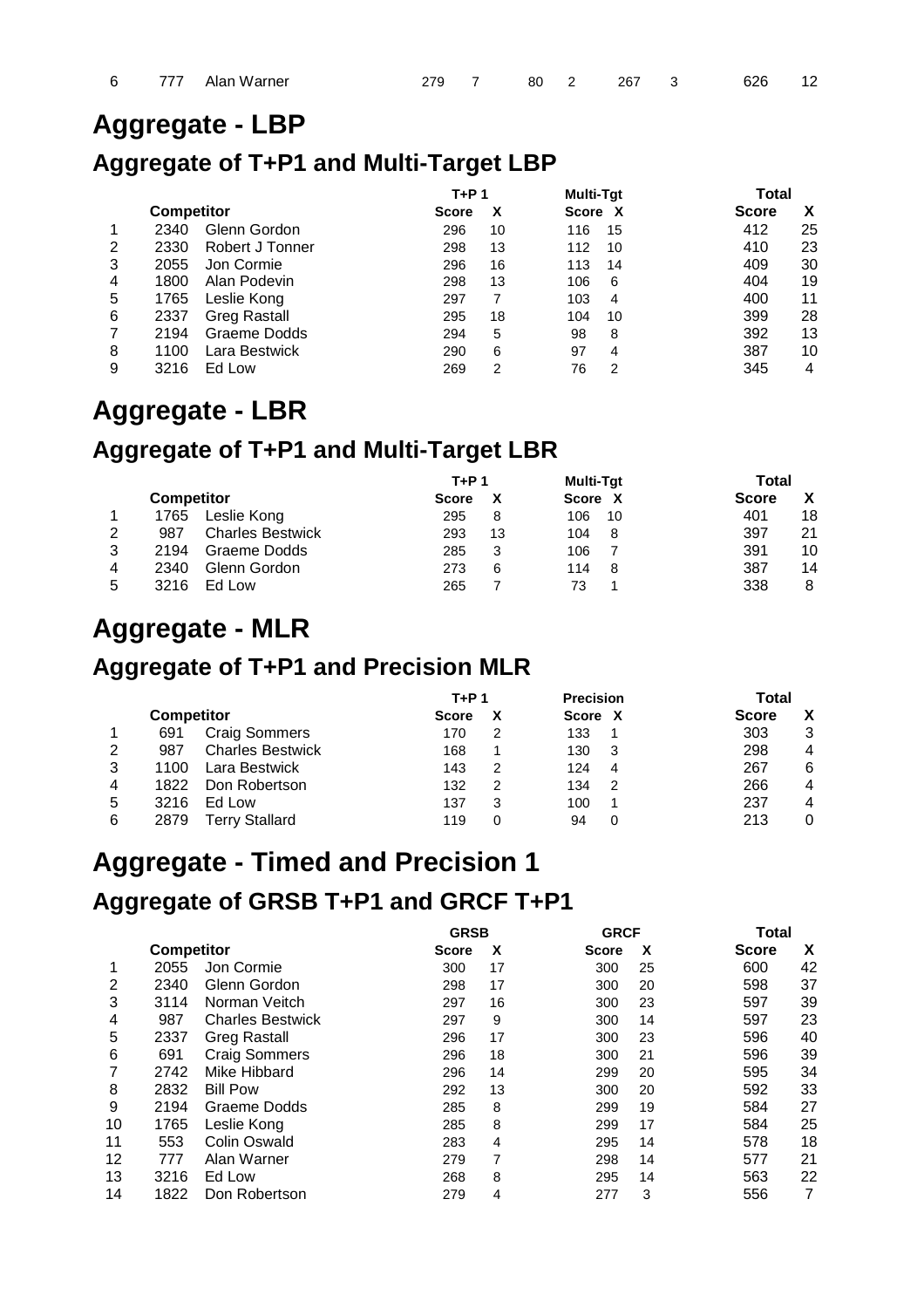# **Aggregate - Multi-Target Aggregate of GRSB M-T and GRCF M-T**

|    |                   |                         | <b>GRSB</b>  |    | <b>GRCF</b>  |    | Total        |    |
|----|-------------------|-------------------------|--------------|----|--------------|----|--------------|----|
|    | <b>Competitor</b> |                         | <b>Score</b> | x  | <b>Score</b> | X  | <b>Score</b> | X  |
| 1  | 2055              | Jon Cormie              | 116          | 11 | 118          | 18 | 234          | 29 |
| 2  | 3114              | Norman Veitch           | 114          | 11 | 118          | 17 | 232          | 28 |
| 3  | 2832              | <b>Bill Pow</b>         | 114          | 10 | 116          | 15 | 230          | 25 |
| 4  | 2340              | Glenn Gordon            | 111          | 13 | 118          | 15 | 229          | 28 |
| 5  | 2337              | <b>Greg Rastall</b>     | 113          | 11 | 116          | 15 | 229          | 26 |
| 6  | 987               | <b>Charles Bestwick</b> | 113          | 12 | 114          | 14 | 227          | 26 |
|    | 2194              | Graeme Dodds            | 111          | 10 | 111          | 12 | 222          | 22 |
| 8  | 2742              | Mike Hibbard            | 105          | 5  | 111          | 13 | 216          | 18 |
| 9  | 691               | <b>Craig Sommers</b>    | 103          | 14 | 111          | 10 | 214          | 24 |
| 10 | 777               | Alan Warner             | 95           | 1  | 109          | 9  | 204          | 10 |
| 11 | 553               | Colin Oswald            | 98           | 3  | 104          | 6  | 202          | 9  |
| 12 | 3216              | Ed Low                  | 88           | 4  | 111          |    | 199          | 8  |
| 13 | 1822              | Don Robertson           | 75           | 0  | 104          | 6  | 179          | 6  |

## **Aggregate - 1020**

### **Aggregate of 1020 GRSB + GRCF**

|   |      |                     | GRSB (1601)  |    | <b>GRCF (1602)</b> |    | Total        |     |
|---|------|---------------------|--------------|----|--------------------|----|--------------|-----|
|   |      | <b>Competitor</b>   | <b>Score</b> | х  | <b>Score</b>       | х  | <b>Score</b> |     |
|   | 3114 | Norman Veitch       | 1016         | 75 | 1015               | 74 | 2031         | 149 |
| 2 | 2337 | <b>Greg Rastall</b> | 1011         | 71 | 1015               | 76 | 2026         | 147 |
| 3 | 2194 | Graeme Dodds        | 1007         | 67 | 1015               | 76 | 2022         | 143 |
| 4 | 2055 | Jon Cormie          | 1013         | 73 | 1003               | 68 | 2016         | 141 |
| 5 | 2832 | <b>Bill Pow</b>     | 1002         | 50 | 1014               | 62 | 2016         | 112 |
| 6 | 1765 | Leslie Kong         | 962          | 36 | 1006               | 64 | 1968         | 100 |
|   | 3216 | Ed Low              | 969          | 29 | 996                | 41 | 1965         | 70  |

### **Aggregate - GRSB Mini Comps**

## **Aggregate of Mini-Methuen GRSB + Mini-F-Class GRSB**

|      |      |                         | <b>Mini-Methuen</b> | <b>Mini-F-Class</b> | Total        |
|------|------|-------------------------|---------------------|---------------------|--------------|
|      |      | <b>Competitor</b>       | <b>Score</b>        | <b>Score</b>        | <b>Score</b> |
|      | 2739 | Martin Kay              | 195                 | 185                 | 380          |
| 2    | 9008 | Euan Munro              | 178                 | 190                 | 368          |
| $3=$ | 9001 | Fiona Dove (SA)         | 175                 | 190                 | 365          |
| $3=$ | 1100 | Lara Bestwick           | 180                 | 185                 | 365          |
| 5    | 987  | <b>Charles Bestwick</b> | 168                 | 195                 | 363          |
| 6    | 1765 | Leslie Kong             | 177                 | 174                 | 351          |
|      | 3216 | Ed Low                  | 158                 | 188                 | 346          |
| 8    | 9004 | Fiona Dove (MA)         | 172                 | 141                 | 313          |
| 9    | 9005 | Moray Honeyman          | 121                 | 139                 | 260          |

#### **0101 - 25m Precision GRSB**

|    |                      | <b>Practice 1</b> |          | <b>Practice 2</b> |   | <b>Practice 3</b> |   | Total        |   |
|----|----------------------|-------------------|----------|-------------------|---|-------------------|---|--------------|---|
|    | <b>Competitor</b>    | <b>Score</b>      | х        | <b>Score</b>      | х | <b>Score</b>      |   | <b>Score</b> | X |
|    | 3114 Norman Veitch   | 91                | 2        | 94                | 3 | 99                | Ω | 284          | 5 |
| 2  | 2832 Bill Pow        | 90                |          | 85                | 3 | 93                | 2 | 268          | 6 |
| 3  | 1822 Don Robertson   | 91                | 3        | 81                | 2 | 87                | 0 | 259          | 5 |
| 4  | 987 Charles Bestwick | 86                | 0        | 87                |   | 85                | 0 | 258          |   |
| 5  | 2742 Mike Hibbard    | 89                |          | 80                | 0 | 83                | Ω | 252          |   |
| 6  | 553 Colin Oswald     | 84                |          | 80                | 0 | 84                | 2 | 248          | 3 |
|    | 777 Alan Warner      | 85                | 0        | 83                | 0 | 78                | 0 | 246          | 0 |
| 8  | 2118 Matt Peppitt    | 78                | 0        | 85                | 2 | 82                | 1 | 245          | 3 |
| 9  | 3216 Ed Low          | 70                | 0        | 77                | 0 | 79                | 0 | 226          | 0 |
| 10 | 9004 Fiona Dove (MA) | 63                | $\Omega$ | 81                | 0 | 78                | 0 | 222          | 0 |
| 11 | 9001 Fiona Dove (SA) | 59                | 0        | 68                | 0 | 78                |   | 205          |   |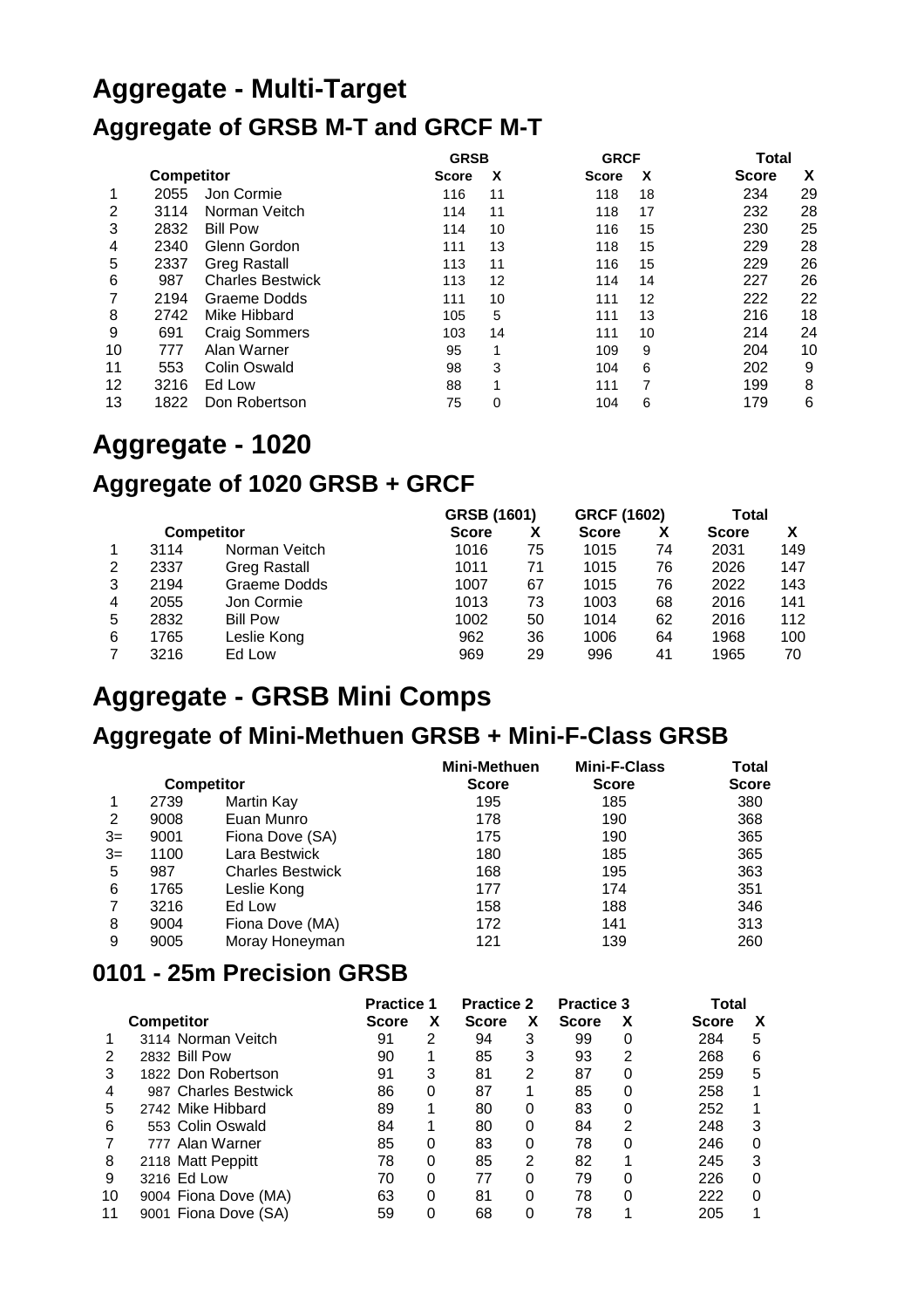#### **0102 - 25m Precision GRCF**

|    |                      | <b>Practice 1</b> |   | <b>Practice 2</b> |   | <b>Practice 3</b> |   | Total        |    |
|----|----------------------|-------------------|---|-------------------|---|-------------------|---|--------------|----|
|    | <b>Competitor</b>    | Score             | х | <b>Score</b>      | х | <b>Score</b>      | х | <b>Score</b> | х  |
|    | 3114 Norman Veitch   | 99                |   | 100               | 9 | 100               | 6 | 299          | 22 |
| 2  | 2832 Bill Pow        | 97                | 2 | 99                | 5 | 99                | 4 | 295          | 11 |
| 3  | 2118 Matt Peppitt    | 97                |   | 98                | 5 | 98                | 6 | 293          | 18 |
| 4  | 987 Charles Bestwick | 97                | 6 | 98                | 5 | 98                | 4 | 293          | 15 |
| 5  | 1800 Alan Podevin    | 97                | 5 | 99                | 5 | 97                | 5 | 293          | 15 |
| 6  | 553 Colin Oswald     | 97                | 2 | 95                | 2 | 99                | 6 | 291          | 10 |
|    | 777 Alan Warner      | 96                | 2 | 95                | 3 | 97                | 5 | 288          | 10 |
| 8  | 3216 Ed Low          | 94                | 4 | 95                | 3 | 95                | 5 | 284          | 12 |
| 9  | 2742 Mike Hibbard    | 90                | 2 | 95                | 2 | 94                | 3 | 279          |    |
| 10 | 1822 Don Robertson   | 74                | 0 | 83                | 0 | 91                | 2 | 248          | 2  |

#### **0104 - 25m Precision GRCF Classic**

|   |                      | <b>Practice 1</b> |   | <b>Practice 2</b> |   | <b>Practice 3</b> |   | Total        |    |
|---|----------------------|-------------------|---|-------------------|---|-------------------|---|--------------|----|
|   | <b>Competitor</b>    | <b>Score</b>      |   | <b>Score</b>      | х | <b>Score</b>      |   | <b>Score</b> |    |
|   | 1800 Alan Podevin    | 100               |   | 98                | 2 | 99                | 4 | 297          | 13 |
|   | 2118 Matt Peppitt    | 98                | 6 | 99                | 6 | 98                | 6 | 295          | 18 |
| 3 | 987 Charles Bestwick | 97                | 2 | 94                | 2 | 98                | 3 | 289          |    |
| 4 | 553 Colin Oswald     | 96                | 2 | 97                | 2 | 95                | 2 | 288          | 6  |
| 5 | 1765 Leslie Kong     | 96                | 0 | 94                | 3 | 95                | 2 | 285          | 5  |
| 6 | 3216 Ed Low          | 90                |   | 92                | 2 | 93                | 2 | 275          | 5  |
|   | 777 Alan Warner      | 89                | Ω | 89                | 2 | 89                |   | 267          | 3  |

#### **0121 - 25m Precision LBP**

|                    | <b>Practice 1</b> |   | <b>Practice 2</b> |          | <b>Practice 3</b> |  | Total        |              |
|--------------------|-------------------|---|-------------------|----------|-------------------|--|--------------|--------------|
| <b>Competitor</b>  | Score             | X | Score X           |          | Score             |  | <b>Score</b> | $\mathbf{x}$ |
| 1800 Alan Podevin  | 91                |   | 92                |          | 93                |  | 276.         | 4            |
| 3114 Norman Veitch | 91                |   | 92                | $\Omega$ | 90                |  | 273          |              |
| 1100 Lara Bestwick | 82                |   | 89                |          | 87                |  | 258          |              |

#### **0142 - 25m Precision MLR**

|   |                      | <b>Practice 1</b> |   | <b>Practice 2</b> |          | <b>Practice 3</b> |  | Total |   |
|---|----------------------|-------------------|---|-------------------|----------|-------------------|--|-------|---|
|   | <b>Competitor</b>    | <b>Score</b>      |   | <b>Score</b>      | X        | <b>Score</b>      |  | Score |   |
|   | 1822 Don Robertson   | 47                |   | 45                |          | 42                |  | 134   | 2 |
|   | 691 Craig Sommers    | 43                | O | 44                |          | 46                |  | 133   |   |
|   | 987 Charles Bestwick | 40                |   | 46                |          | 44                |  | 130   | 3 |
| 4 | 1100 Lara Bestwick   | 44                | 2 | 41                |          | 39                |  | 124   | 4 |
| 5 | 3216 Ed Low          | 29                |   | 37                |          | 34                |  | 100   |   |
| 6 | 2879 Terry Stallard  | 31                |   | 30                | $\Omega$ | 33                |  | 94    |   |

#### **0701 - Timed & Precision 1 GRSB**

|    |                   | <b>Practice 1</b>       |       | <b>Practice 2</b> |       | <b>Practice 3</b> |              | <b>Total</b> |              |    |
|----|-------------------|-------------------------|-------|-------------------|-------|-------------------|--------------|--------------|--------------|----|
|    | <b>Competitor</b> |                         | Score | X                 | Score | X                 | <b>Score</b> | X            | <b>Score</b> | X  |
|    | 2055              | Jon Cormie              | 120   | 6                 | 120   | 6                 | 60           | 5            | 300          | 17 |
| 2  | 2340              | Glenn Gordon            | 119   | 5                 | 119   | 6                 | 60           | 6            | 298          | 17 |
| 3  | 3114              | Norman Veitch           | 120   | 8                 | 117   | 6                 | 60           | 2            | 297          | 16 |
| 4  | 987               | <b>Charles Bestwick</b> | 118   | 3                 | 119   | 2                 | 60           | 4            | 297          | 9  |
| 5  | 691               | <b>Craig Sommers</b>    | 118   | 6                 | 119   | 7                 | 59           | 5            | 296          | 18 |
| 6  | 2337              | <b>Greg Rastall</b>     | 117   | 6                 | 119   | 7                 | 60           | 4            | 296          | 17 |
|    | 2742              | Mike Hibbard            | 119   | 4                 | 117   | 5                 | 60           | 5            | 296          | 14 |
| 8  | 2832              | <b>Bill Pow</b>         | 117   | 6                 | 116   | 2                 | 59           | 5            | 292          | 13 |
| 9  | 1765              | Leslie Kong             | 114   | 2                 | 113   | 4                 | 58           | 2            | 285          | 8  |
| 10 | 2194              | Graeme Dodds            | 108   | 3                 | 117   | 2                 | 60           | 3            | 285          | 8  |
| 11 | 553               | Colin Oswald            | 115   | 1                 | 111   | 1                 | 57           | 2            | 283          | 4  |
| 12 | 777               | Alan Warner             | 116   | 4                 | 114   |                   | 49           | 2            | 279          | 7  |
| 13 | 1822              | Don Robertson           | 116   | 3                 | 106   |                   | 57           | 0            | 279          | 4  |
| 14 | 3216              | Ed Low                  | 97    | 4                 | 112   | 3                 | 59           | 1            | 268          | 8  |
| 15 | 2744              | Amanda Hibbard          | 102   |                   | 94    |                   | 55           | 1            | 251          | 3  |
| 16 | 9001              | Fiona Dove (SA)         | 93    | 0                 | 87    | 0                 | 53           | 0            | 233          | 0  |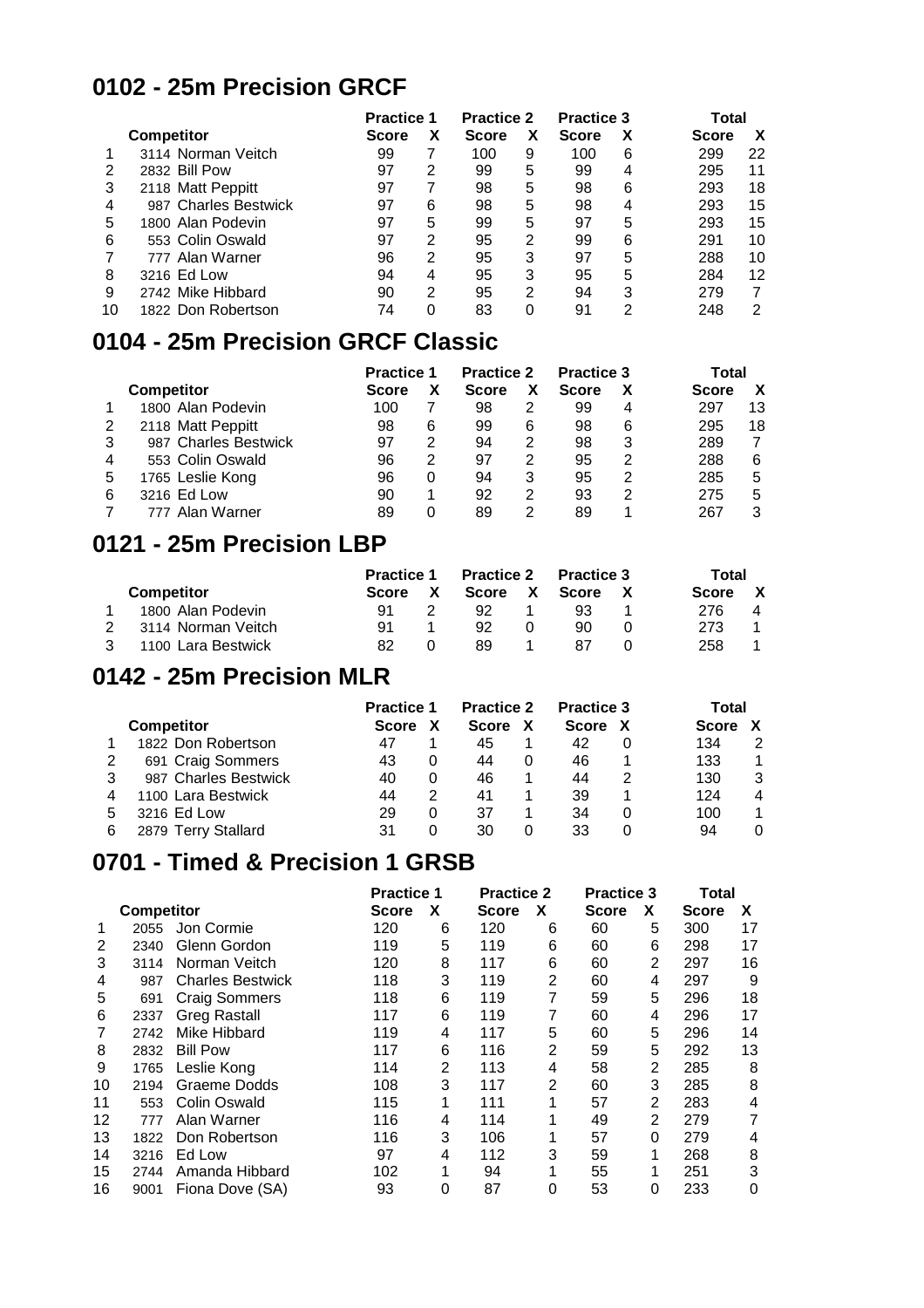#### **0702 - Timed & Precision 1 GRCF**

|       |                   |                         |              | <b>Practice 1</b> |       | <b>Practice 2</b> |              | <b>Practice 3</b><br>Total |       |    |  |
|-------|-------------------|-------------------------|--------------|-------------------|-------|-------------------|--------------|----------------------------|-------|----|--|
|       | <b>Competitor</b> |                         | <b>Score</b> | X                 | Score | X                 | <b>Score</b> | X                          | Score | X  |  |
| 1     | 2055              | Jon Cormie              | 120          | 10                | 120   | 9                 | 60           | 6                          | 300   | 25 |  |
| 2     | 2337              | <b>Greg Rastall</b>     | 120          | 10                | 120   | 7                 | 60           | 6                          | 300   | 23 |  |
| 3     | 3114              | Norman Veitch           | 120          | 8                 | 120   | 9                 | 60           | 6                          | 300   | 23 |  |
| 4     | 691               | <b>Craig Sommers</b>    | 120          | 7                 | 120   | 10                | 60           | 4                          | 300   | 21 |  |
| $5 =$ | 2340              | Glenn Gordon            | 120          | 8                 | 120   | 7                 | 60           | 5                          | 300   | 20 |  |
| $5 =$ | 2832              | <b>Bill Pow</b>         | 120          | 8                 | 120   | 7                 | 60           | 5                          | 300   | 20 |  |
| 7     | 2330              | Robert J Tonner         | 120          | 5                 | 120   | 6                 | 60           | 5                          | 300   | 16 |  |
| 8     | 987               | <b>Charles Bestwick</b> | 120          | 6                 | 120   | 6                 | 60           | $\overline{2}$             | 300   | 14 |  |
| 9     | 2118              | <b>Matt Peppitt</b>     | 119          | 7                 | 120   | 10                | 60           | 4                          | 299   | 21 |  |
| 10    | 2742              | Mike Hibbard            | 119          | 7                 | 120   | 9                 | 60           | 4                          | 299   | 20 |  |
| 11    | 2194              | Graeme Dodds            | 120          | 6                 | 119   | 10                | 60           | 3                          | 299   | 19 |  |
| 12    | 1800              | Alan Podevin            | 120          | 5                 | 119   | 8                 | 60           | 6                          | 299   | 19 |  |
| 13    | 1765              | Leslie Kong             | 120          | 6                 | 120   | 6                 | 59           | 5                          | 299   | 17 |  |
| 14    | 777               | Alan Warner             | 119          | 5                 | 119   | 4                 | 60           | 5                          | 298   | 14 |  |
| 15    | 2743              | David Whyte             | 118          | 5                 | 119   | 6                 | 59           | 3                          | 296   | 14 |  |
| 16    | 553               | <b>Colin Oswald</b>     | 120          | 8                 | 117   | 3                 | 58           | 3                          | 295   | 14 |  |
| 17    | 3216              | Ed Low                  | 118          | 5                 | 117   | 6                 | 60           | 3                          | 295   | 14 |  |
| 18    | 1822              | Don Robertson           | 103          | 1                 | 116   | 2                 | 58           | 0                          | 277   | 3  |  |

#### **0704 - Timed & Precision 1 GRCF Classic**

|   |                   |                         | <b>Practice 1</b> |    | <b>Practice 2</b> |    | <b>Practice 3</b> | Total |         |    |
|---|-------------------|-------------------------|-------------------|----|-------------------|----|-------------------|-------|---------|----|
|   | <b>Competitor</b> |                         | Score X           |    | Score X           |    | Score X           |       | Score X |    |
|   | 2118              | <b>Matt Peppitt</b>     | 120               | 12 | 120               | 11 | 60                | 6     | 300     | 29 |
|   | 1800              | Alan Podevin            | 120               | 9  | 120               | 8  | 60                | 3     | 300     | 20 |
| 3 | 1765              | Leslie Kong             | 119               | 6  | 120               | 5  | 60                | 4     | 299     | 15 |
| 4 | 987               | <b>Charles Bestwick</b> | 120               | 2  | 119               | 8  | 60                |       | 299     | 11 |
| 5 | 3216              | Ed Low                  | 117               |    | 116               |    | 60                | 5     | 293     | 10 |
| 6 |                   | Alan Warner             | 104               |    | 117               | 4  | 58                | 2     | 279     |    |

#### **0721 - Timed & Precision 1 LBP**

|    |                   |                     |              | <b>Practice 1</b> |              | <b>Practice 2</b> | <b>Practice 3</b> |   | Total        |    |
|----|-------------------|---------------------|--------------|-------------------|--------------|-------------------|-------------------|---|--------------|----|
|    | <b>Competitor</b> |                     | <b>Score</b> | х                 | <b>Score</b> | х                 | <b>Score</b>      | х | <b>Score</b> |    |
|    | 2330              | Robert J Tonner     | 120          | 6                 | 118          | 4                 | 60                | 3 | 298          | 13 |
| 2  | 1800              | Alan Podevin        | 119          |                   | 119          | 3                 | 60                |   | 298          | 13 |
| 3  | 1765              | Leslie Kong         | 119          |                   | 119          | 5                 | 59                |   | 297          |    |
| 4  | 2055              | Jon Cormie          | 117          | 5                 | 119          | 5                 | 60                | 6 | 296          | 16 |
| 5  | 3114              | Norman Veitch       | 116          | 5                 | 120          | 5                 | 60                | 4 | 296          | 14 |
| 6  | 2340              | Glenn Gordon        | 119          | 3                 | 117          | 3                 | 60                | 4 | 296          | 10 |
|    | 2337              | <b>Greg Rastall</b> | 116          | 6                 | 119          |                   | 60                | 5 | 295          | 18 |
| 8  | 2194              | Graeme Dodds        | 118          |                   | 116          | 2                 | 60                | 2 | 294          | 5  |
| 9  | 1100              | Lara Bestwick       | 115          |                   | 116          | 3                 | 59                |   | 290          | 6  |
| 10 | 3216              | Ed Low              | 102          | 2                 | 109          |                   | 58                |   | 269          | 2  |

#### **0722 - Timed & Precision 1 LBR**

|   |                   |                         | <b>Practice 1</b> |   | <b>Practice 2</b> |   | <b>Practice 3</b> | Total        |    |
|---|-------------------|-------------------------|-------------------|---|-------------------|---|-------------------|--------------|----|
|   | <b>Competitor</b> |                         | <b>Score</b>      |   | <b>Score</b>      |   | <b>Score</b>      | <b>Score</b> |    |
|   | 1765              | Leslie Kong             | 118               |   | 118               | 4 | 59                | 295          | 8  |
|   | 987               | <b>Charles Bestwick</b> | 115               | 5 | 118               | 5 | 60                | 293          | 13 |
| 3 | 2194              | Graeme Dodds            | 113               |   | 115               |   | 57                | 285          | 3  |
| 4 | 2340              | Glenn Gordon            | 119               | 4 | 104               |   | 50                | 273          | 6  |
| 5 | 3216              | Fd Low                  | 112               | 4 | 95                | 3 | 58                | 265          |    |

#### **0742 - Timed & Precision 1 MLR**

|   |                      | <b>Practice 1</b> |  | <b>Practice 2</b> |   | <b>Practice 3</b> |  | Total   |   |
|---|----------------------|-------------------|--|-------------------|---|-------------------|--|---------|---|
|   | <b>Competitor</b>    | Score X           |  | Score X           |   | Score X           |  | Score X |   |
|   | 691 Craig Sommers    | 57                |  | 55                | 0 | 58                |  | 170     |   |
| 2 | 987 Charles Bestwick | 51                |  | 58                | 0 | 59                |  | 168     |   |
| 3 | 2743 David Whyte     | 57                |  | 57                |   | 38                |  | 152     |   |
| 4 | 1100 Lara Bestwick   | 43                |  | 45                |   | 55                |  | 143     | 2 |
| 5 | 9007 Bert Lawrence   | 44                |  | 36                |   | 58                |  | 138     | ◠ |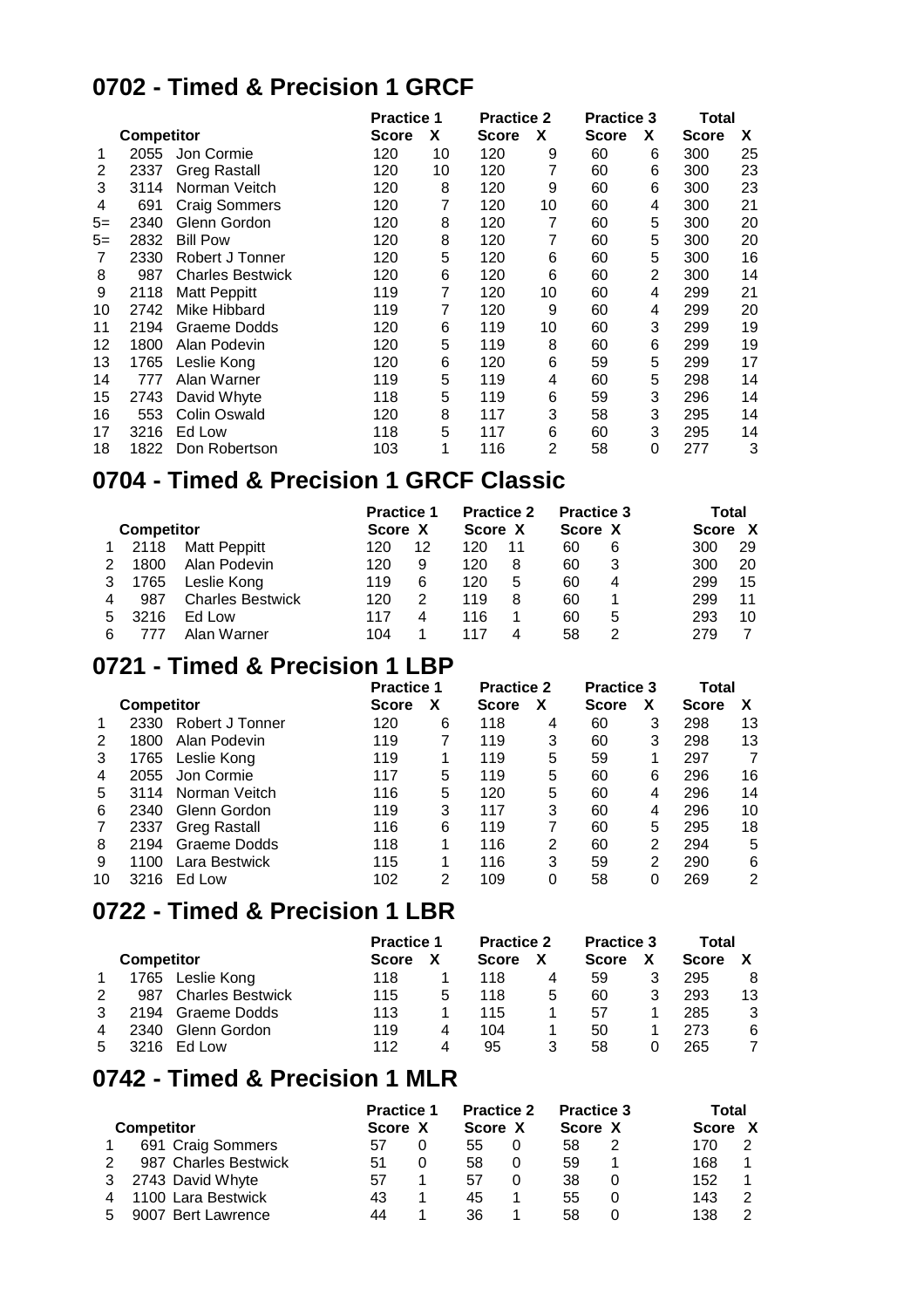| 6 3216 Ed Low         |      |  | 43 1 38 0 56 2 | 137 3 |  |
|-----------------------|------|--|----------------|-------|--|
| 7 1822 Don Robertson  | 50 0 |  | 53 1 29 1      | 132 2 |  |
| 8 2879 Terry Stallard | 44 O |  | 38 0 37 0      | 119 0 |  |

## **1101 - Multi-Target GRSB**

|    |                   |                         | Left  |   |       | <b>Right</b> |              |    |
|----|-------------------|-------------------------|-------|---|-------|--------------|--------------|----|
|    | <b>Competitor</b> |                         | Score | x | Score | x            | <b>Score</b> | X  |
|    | 2055              | Jon Cormie              | 58    | 4 | 58    |              | 116          | 11 |
| 2  | 3114              | Norman Veitch           | 56    | 5 | 58    | 6            | 114          | 11 |
| 3  | 2832              | <b>Bill Pow</b>         | 57    | 4 | 57    | 6            | 114          | 10 |
| 4  | 987               | <b>Charles Bestwick</b> | 55    | 5 | 58    |              | 113          | 12 |
| 5  | 2337              | <b>Greg Rastall</b>     | 56    | 4 | 57    |              | 113          | 11 |
| 6  | 2340              | Glenn Gordon            | 56    | 6 | 55    |              | 111          | 13 |
|    | 2194              | Graeme Dodds            | 52    | 4 | 59    | 6            | 111          | 10 |
| 8  | 2742              | Mike Hibbard            | 52    | 2 | 53    | 3            | 105          | 5  |
| 9  | 691               | <b>Craig Sommers</b>    | 56    | 8 | 47    | 6            | 103          | 14 |
| 10 | 1100              | Lara Bestwick           | 51    |   | 48    | 2            | 99           | 3  |
| 11 | 553               | <b>Colin Oswald</b>     | 48    |   | 50    | 2            | 98           | 3  |
| 12 | 777               | Alan Warner             | 44    | 0 | 51    |              | 95           |    |
| 13 | 3216              | Ed Low                  | 45    |   | 43    | 0            | 88           |    |
| 14 | 9001              | Fiona Dove (SA)         | 37    |   | 38    | 0            | 75           |    |
| 15 | 1822              | Don Robertson           | 30    |   | 45    |              | 75           | ∩  |

### **1102 - Multi-Target GRCF**

|    |                      | Left  |    |              | <b>Right</b> |              |    |  |  |
|----|----------------------|-------|----|--------------|--------------|--------------|----|--|--|
|    | <b>Competitor</b>    | Score | X  | <b>Score</b> | X            | <b>Score</b> | X  |  |  |
|    | 2118 Matt Peppitt    | 60    | 5  | 59           | 7            | 119          | 12 |  |  |
|    | 2055 Jon Cormie      | 58    | 8  | 60           | 10           | 118          | 18 |  |  |
| 3  | 3114 Norman Veitch   | 58    | 8  | 60           | 9            | 118          | 17 |  |  |
| 4  | 2340 Glenn Gordon    | 58    |    | 60           | 8            | 118          | 15 |  |  |
| 5  | 2337 Greg Rastall    | 58    |    | 58           | 8            | 116          | 15 |  |  |
| 6  | 2832 Bill Pow        | 57    | 6  | 59           | 9            | 116          | 15 |  |  |
|    | 1800 Alan Podevin    | 56    | 5  | 60           | 8            | 116          | 13 |  |  |
| 8  | 987 Charles Bestwick | 59    | 10 | 55           | 4            | 114          | 14 |  |  |
| 9  | 2330 Robert J Tonner | 55    | 6  | 57           |              | 112          | 13 |  |  |
| 10 | 2742 Mike Hibbard    | 54    | 6  | 57           |              | 111          | 13 |  |  |
| 11 | 2194 Graeme Dodds    | 56    | 5  | 55           |              | 111          | 12 |  |  |
| 12 | 691 Craig Sommers    | 52    | 3  | 59           | 7            | 111          | 10 |  |  |
| 13 | 1765 Leslie Kong     | 54    | 3  | 57           | 5            | 111          | 8  |  |  |
| 14 | 3216 Ed Low          | 57    | 3  | 54           | 4            | 111          |    |  |  |
| 15 | 777 Alan Warner      | 55    | 4  | 54           | 5            | 109          | 9  |  |  |
| 16 | 1822 Don Robertson   | 53    | 4  | 51           | 2            | 104          | 6  |  |  |
| 17 | 553 Colin Oswald     | 51    | 2  | 53           | 4            | 104          | 6  |  |  |

## **1104 - Multi-Target GRCF Classic**

|   |                      | Left         |   | Right        |   | Total        |    |  |
|---|----------------------|--------------|---|--------------|---|--------------|----|--|
|   | <b>Competitor</b>    | <b>Score</b> |   | <b>Score</b> | X | <b>Score</b> |    |  |
|   | 1800 Alan Podevin    | 58           | 6 | 58           | 8 | 116          | 14 |  |
|   | 2118 Matt Peppitt    | 58           | 8 | 54           | 4 | 112          | 12 |  |
|   | 1765 Leslie Kong     | 52           | 4 | 58           | 6 | 110          | 10 |  |
| 4 | 987 Charles Bestwick | 51           | 5 | 55           | 5 | 106          | 10 |  |
| 5 | 3216 Ed Low          | 53           |   | 50           |   | 103          | 5  |  |
| 6 | 777 Alan Warner      | 34           |   | 46           | っ | 80           | າ  |  |

### **1121 - Multi-Target LBP**

|   |                      | Left         |   | Right        | Total |              |    |
|---|----------------------|--------------|---|--------------|-------|--------------|----|
|   | <b>Competitor</b>    | <b>Score</b> | X | <b>Score</b> |       | <b>Score</b> |    |
|   | 2340 Glenn Gordon    | 57           |   | 59           | 8     | 116          | 15 |
| 2 | 2055 Jon Cormie      | 54           |   | 59           |       | 113          | 14 |
| 3 | 2330 Robert J Tonner | 53           | 5 | 59           | 5     | 112          | 10 |
| 4 | 1800 Alan Podevin    | 50           |   | 56           | 5     | 106          | 6  |
| 5 | 2337 Greg Rastall    | 50           |   | 54           | 6     | 104          | 10 |
| 6 | 1765 Leslie Kong     | 48           | 2 | 55           | 2     | 103          | 4  |
|   | 2194 Graeme Dodds    | 46           |   | 52           | 4     | 98           | 8  |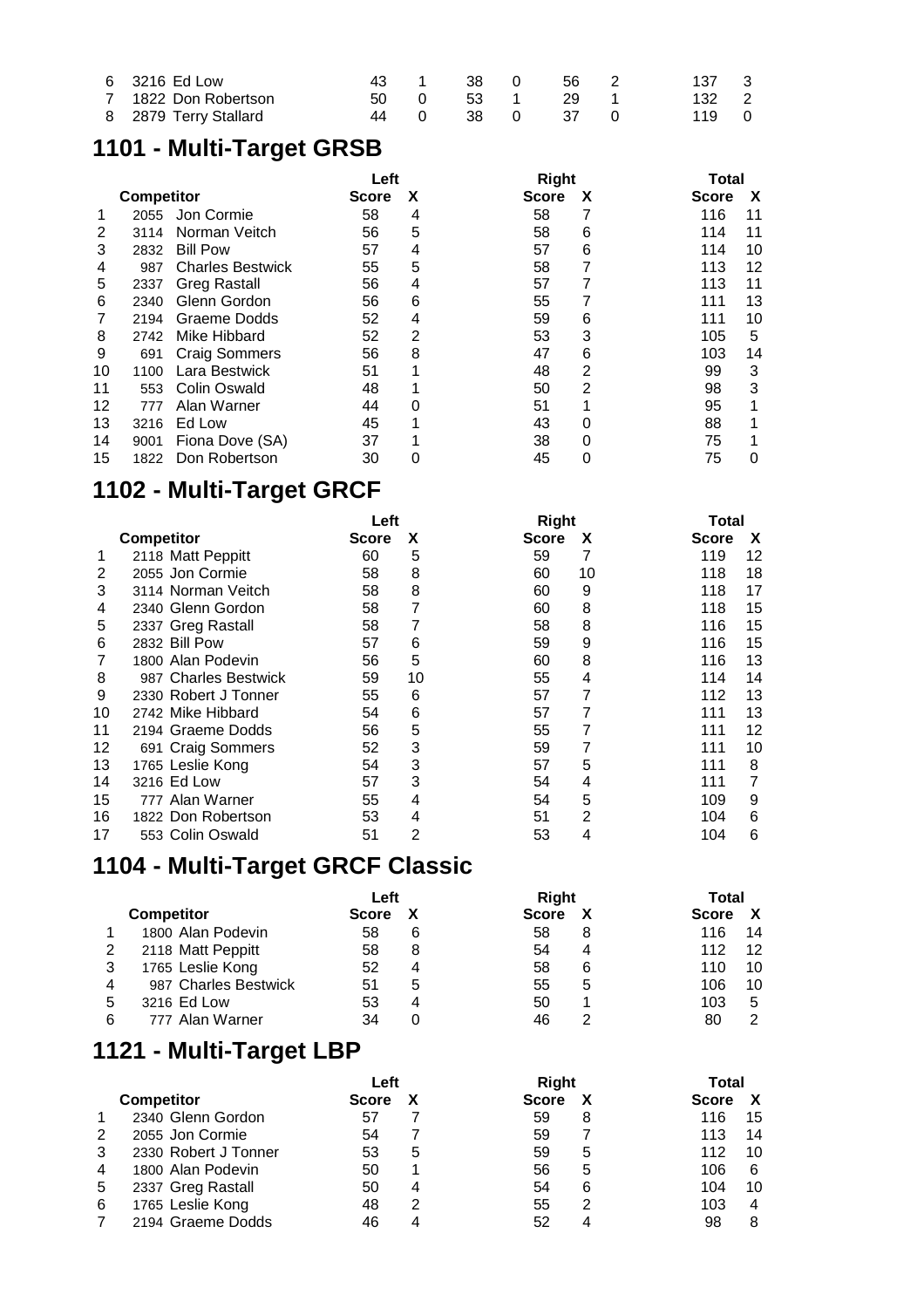| 8 1100 Lara Bestwick | 51 2 | 46 2 | 97 4 |  |
|----------------------|------|------|------|--|
| 9 3216 Ed Low        | 36 1 | 40   | 76 2 |  |

### **1122 - Multi-Target LBR**

|   |                      | Left         |   | Right        | Total |              |    |
|---|----------------------|--------------|---|--------------|-------|--------------|----|
|   | <b>Competitor</b>    | <b>Score</b> |   | <b>Score</b> | X     | <b>Score</b> |    |
|   | 2340 Glenn Gordon    | 56           |   | 58           | 4     | 114          | 8  |
| 2 | 2330 Robert J Tonner | 51           |   | 56           | 3     | 107          |    |
| 3 | 1765 Leslie Kong     | 55           |   | 51           | 6     | 106          | 10 |
| 4 | 2194 Graeme Dodds    | 52           | 3 | 54           | 4     | 106          |    |
| 5 | 987 Charles Bestwick | 54           | 6 | 50           | 2     | 104          | 8  |
| 6 | 3216 Ed Low          | 43           |   | 30           |       | 73           |    |

#### **1601 - 1020 GRSB**

|   |                      | Match 1 |     | Match 2 |    | Match 3 |    | Match 4 |    | Match 5 |   | Total          |    |
|---|----------------------|---------|-----|---------|----|---------|----|---------|----|---------|---|----------------|----|
|   | <b>Competitor</b>    |         |     |         |    |         |    |         |    |         |   | <b>Score X</b> |    |
|   | 3114 Norman Veitch   | 238     | 18  | 180     | 11 | 239     | 17 | 239     | 20 | 120     | 9 | 1016           | 75 |
| 2 | 2055 Jon Cormie      | 240     | -24 | 180     | 11 | 238     | 17 | 238     | 17 | 117     | 4 | 1013           | 73 |
| 3 | 2337 Greg Rastall    | 240     | 22  | 178     | 12 | 237     | 11 | 238     | 17 | 118     | 9 | 1011           | 71 |
| 4 | 2340 Glenn Gordon    | 239     | 17  | 178     | 14 | 239     | 15 | 235     | 13 | 119     | 4 | 1010           | 63 |
| 5 | 2194 Graeme Dodds    | 239     | 19  | 178     | 10 | 234     | 13 | 237     | 18 | 119     |   | 1007           | 67 |
| 6 | 2832 Bill Pow        | 237     | 13  | 177     | 8  | 235     | 12 | 236     | 12 | 117     | 5 | 1002           | 50 |
|   | 3216 Ed Low          | 229     | 12  | 175     | 5  | 226     |    | 226     | 4  | 113     | 1 | 969            | 29 |
| 8 | 1765 Leslie Kong     | 234     | 12  | 168     |    | 212     |    | 233     | 12 | 115     | 4 | 962            | 36 |
| 9 | 9001 Fiona Dove (SA) | 160     | 3   | 166     | 5  | 225     |    | 208     | 5  | 113     | 2 | 872            | 17 |

#### **1602 - 1020 GRCF**

|      |                      | Match 1 |    | Match <sub>2</sub> |    | Match <sub>3</sub> |    | Match 4 |    | Match <sub>5</sub> |    | Total          |    |
|------|----------------------|---------|----|--------------------|----|--------------------|----|---------|----|--------------------|----|----------------|----|
|      | <b>Competitor</b>    |         |    |                    |    |                    |    |         |    |                    |    | <b>Score X</b> |    |
|      | 987 Charles Bestwick | 240     | 20 | 179                | 8  | 240                | 14 | 240     | 15 | 119                | 8  | 1018           | 65 |
| $2=$ | 2337 Greg Rastall    | 240     | 22 | 179                | 14 | 239                | 14 | 239     | 18 | 118                | 8  | 1015           | 76 |
| $2=$ | 2194 Graeme Dodds    | 240     | 23 | 178                | 11 | 239                | 16 | 240     | 18 | 118                | 8  | 1015           | 76 |
| 4    | 3114 Norman Veitch   | 239     | 20 | 180                | 15 | 237                | 14 | 240     | 17 | 119                | 8  | 1015           | 74 |
| 5    | 2832 Bill Pow        | 239     | 15 | 179                | 11 | 237                | 13 | 239     | 17 | 120                | 6  | 1014           | 62 |
| 6    | 1765 Leslie Kong     | 239     | 22 | 180                | 12 | 231                |    | 236     | 13 | 120                | 10 | 1006           | 64 |
|      | 2055 Jon Cormie      | 229     | 19 | 179                | 12 | 235                | 12 | 240     | 19 | 120                | 6  | 1003           | 68 |
| 8    | 2330 Robert J Tonner | 240     | 22 | 177                | 12 | 226                | 13 | 238     | 16 | 118                | 10 | 999            | 73 |
| 9    | 3216 Ed Low          | 232     | 14 | 176                | 6  | 230                | 4  | 238     | 11 | 120                | 6  | 996            | 41 |

#### **1604- 1020 GRCF Classic**

|                   | Match 1 |    | Match 2 |    | Match 3 |     | Match 4 |    | Match 5 |   | Total          |    |
|-------------------|---------|----|---------|----|---------|-----|---------|----|---------|---|----------------|----|
| <b>Competitor</b> |         |    |         |    |         |     |         |    |         |   | <b>Score X</b> |    |
| 1800 Alan Podevin | 239.    | 19 | 179.    | 14 | 239     | 11  | 240     | 10 | 119     | 8 | 1016           | 62 |
| 2118 Matt Peppitt | 240 21  |    | 180     |    | 238     | 19  | 239     | 12 | 118     | 4 | 1015           | 63 |
| 1765 Leslie Kong  | 240.    | 19 | 176.    | 5  | 226     | 10  | 235     | 8  | 110     | 2 | 987            | 44 |
| 3216 Ed Low       | 208     |    | 171     |    | 224     | - 3 | 232     | 8  | 111     |   | 946            | 32 |

### **1621 - 1020 LBP**

|   |                      | Match 1 |    | Match <sub>2</sub> |   | Match <sub>3</sub> |    | Match 4 |    | Match <sub>5</sub> |   | Total   |    |
|---|----------------------|---------|----|--------------------|---|--------------------|----|---------|----|--------------------|---|---------|----|
|   | <b>Competitor</b>    |         |    |                    |   |                    |    |         |    |                    |   | Score X |    |
|   | 2340 Glenn Gordon    | 239     | 15 | 176                | 6 | 240                | 15 | 238     | 13 | 119                | 5 | 1012    | 54 |
| 2 | 2337 Greg Rastall    | 239     | 20 | 177                | 3 | 239                | 11 | 234     | 11 | 120                | 5 | 1009    | 50 |
| 3 | 2055 Jon Cormie      | 237     | 11 | 173                | 4 | 240                | 14 | 235     | 10 | 115                | 5 | 1000    | 44 |
| 4 | 1800 Alan Podevin    | 239     | 12 | 174                | 8 | 230                | 3  | 231     |    | 118                | 7 | 992     | 37 |
| 5 | 1765 Leslie Kong     | 234     | 9  | 175                | 9 | 230                |    | 231     |    | 117                | 4 | 987     | 36 |
| 6 | 2330 Robert J Tonner | 239     | 16 | 178                |   | 235                | 13 | 232     | 14 | 59                 | 2 | 943     | 52 |
|   | 3216 Ed Low          | 214     | 5  | 109                | 2 | 138                |    | 187     | 1  | 64                 | 2 | 712     | 11 |
|   | 1622 - 1020 LBR      |         |    |                    |   |                    |    |         |    |                    |   |         |    |

|                    |     | Match 1<br>Match 2 |       |     | Match 3 |  | Match 4 |   | Match 5 |  | Total   |     |
|--------------------|-----|--------------------|-------|-----|---------|--|---------|---|---------|--|---------|-----|
| <b>Competitor</b>  |     |                    |       |     |         |  |         |   |         |  | Score X |     |
| 1 1765 Leslie Kong | 236 |                    | 174 8 |     | 234     |  | 235 10  |   | 113 4   |  | 992     | -38 |
| 2 3216 Ed Low      | 144 |                    | 159   | - 5 | 174 2   |  | 189     | 3 | 740     |  | 740     | 10  |